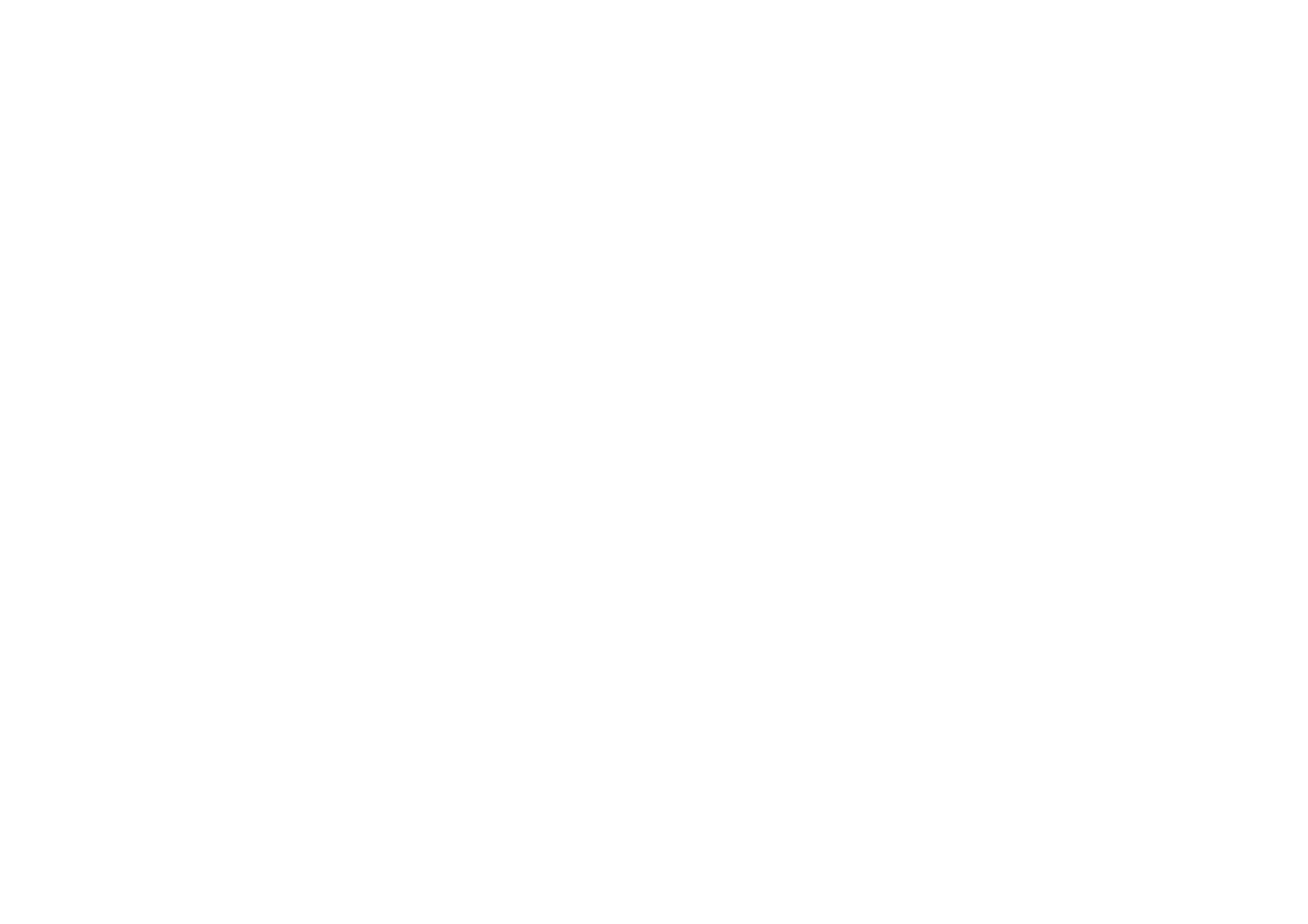<span id="page-2-0"></span>

| % الإيرادات الى    | الإيرادات من         | مصروفات وزارة الصحة<br><b>Ministry of Health Expenditure</b> |                                 |               |                    |                              | جملة           | السنة         |               |
|--------------------|----------------------|--------------------------------------------------------------|---------------------------------|---------------|--------------------|------------------------------|----------------|---------------|---------------|
| المصر وفات         | الخدمات الصحبة       | % مصروفات                                                    | جملة المصر وفات                 |               |                    | مصروفات متكررة               | المصروفات      | المالية       |               |
| <b>Health</b>      | <i><b>Income</b></i> | الدولة للصحة                                                 | <b>Total Health Expenditure</b> |               | مصروفات            | <b>Recurrent Expenditure</b> | العامة للدولة* |               |               |
| Income as %        | from                 | As % of                                                      | % الزيادة السنوية               |               | المشاريع           | % الزيادة السنوية            |                | <b>Total</b>  |               |
| of Health          | Health               | Government                                                   | <b>Annual</b>                   | المبلغ        | Project            | <b>Annual</b>                | المبلغ         | <b>Public</b> | <b>Fiscal</b> |
| <b>Expenditure</b> | <b>Services</b>      | <b>Expenditure</b>                                           | Growth Rate (%)                 | <b>Amount</b> | <b>Expenditure</b> | Growth Rate (%)              | <b>Amount</b>  | Expendiutre*  | Year          |
| 7.9%               | 2,530                | 7.1%                                                         | 1.3%                            | 32,179        | 610                | 2.3%                         | 31,569         | 454,800       | 1987          |
| 7.6%               | 2,605                | 7.1%                                                         | 5.9%                            | 34,062        | 531                | 6.2%                         | 33,531         | 482,200       | 1988          |
| 8.7%               | 3.158                | 7.3%                                                         | 6.1%                            | 36,138        | 1.141              | 4.4%                         | 34,997         | 496.000       | 1989          |
| 9.3%               | 3,597                | 7.2%                                                         | 6.9%                            | 38,637        | 1,597              | 5.8%                         | 37,040         | 536,600       | 1990          |
| 8.0%               | 3,669                | 8.6%                                                         | 19.4%                           | 46,145        | 6,207              | 7.8%                         | 39,938         | 534,300       | 1991          |
| 7.8%               | 3,824                | 8.4%                                                         | 6.9%                            | 49,307        | 5,720              | 9.1%                         | 43,587         | 583,600       | 1992          |
| 7.9%               | 4,194                | 8.4%                                                         | 7.1%                            | 52,811        | 7,017              | 5.1%                         | 45,794         | 626,000       | 1993          |
| 7.5%               | 4,183                | 8.5%                                                         | 5.8%                            | 55,875        | 9,458              | 1.4%                         | 46,417         | 656,800       | 1994          |
| 7.5%               | 4,132                | 8.8%                                                         | $-1.7%$                         | 54,948        | 8,492              | 0.1%                         | 46,456         | 626,100       | 1995          |
| 8.0%               | 4,575                | 9.1%                                                         | 3.8%                            | 57,055        | 7,991              | 5.6%                         | 49,064         | 627.284       | 1996          |
| 7.3%               | 4.483                | 8.7%                                                         | 7.4%                            | 61,266        | 5,446              | 13.8%                        | 55,820         | 703.633       | 1997          |
| 8.6%               | 4,958                | 8.0%                                                         | $-5.6%$                         | 57,823        | 1,631              | 0.7%                         | 56,192         | 721,252       | 1998          |
| 8.4%               | 5,157                | 8.5%                                                         | 6.7%                            | 61,711        | 4,311              | 2.1%                         | 57,400         | 724,000       | 1999          |
| 8.5%               | 5,218                | 7.8%                                                         | 5.6%                            | 61,044        | 1,794              | 5.4%                         | 59,250         | 787,000       | 2000          |
| 8.7%               | 5,574                | 7.8%                                                         | 4.4%                            | 64,438        | 1,183              | 10.2%                        | 63,255         | 823,000       | 2001          |

*Numbers are in the Thousand Bahraini Dinars*

<sup>\*</sup>Total Public Expenditure for the year 2001 is budgetted figure

المبالغ بالألف دينار بحريني<br>\* جملة المصروفات العامة للدولة: الميزانية المعتمدة لعام 2001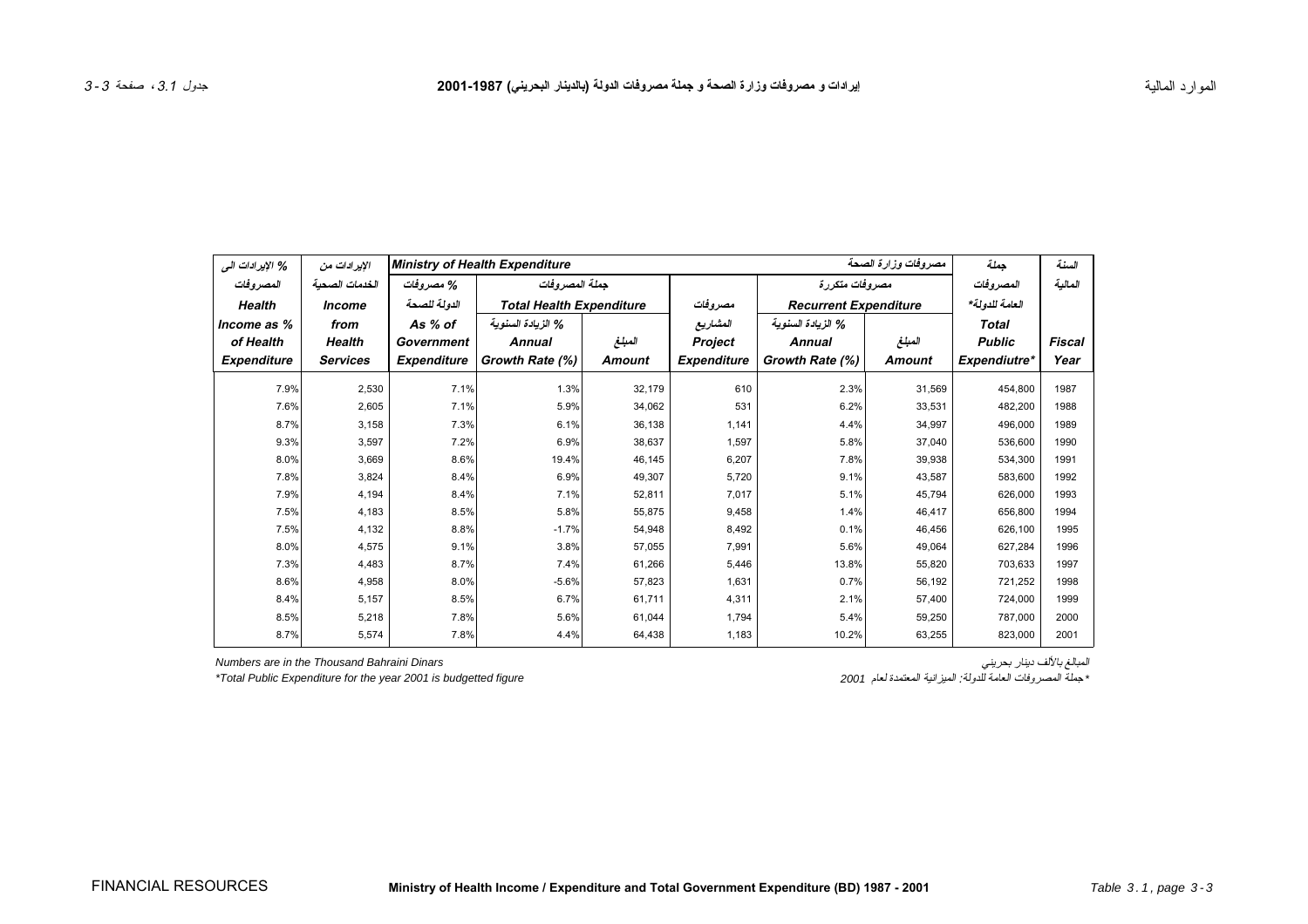<span id="page-3-0"></span>

**نسبة مصروفات وزارة الصحة المتكررة من جملة المصروفات العامة 1987 - 2001 Recurrent Expenditure on Health (MOH) As % of Total Public Expenditure 1987 - 2001**

*Year*

*Refer: Table 3.1* 

مرجع: جدول *3.1*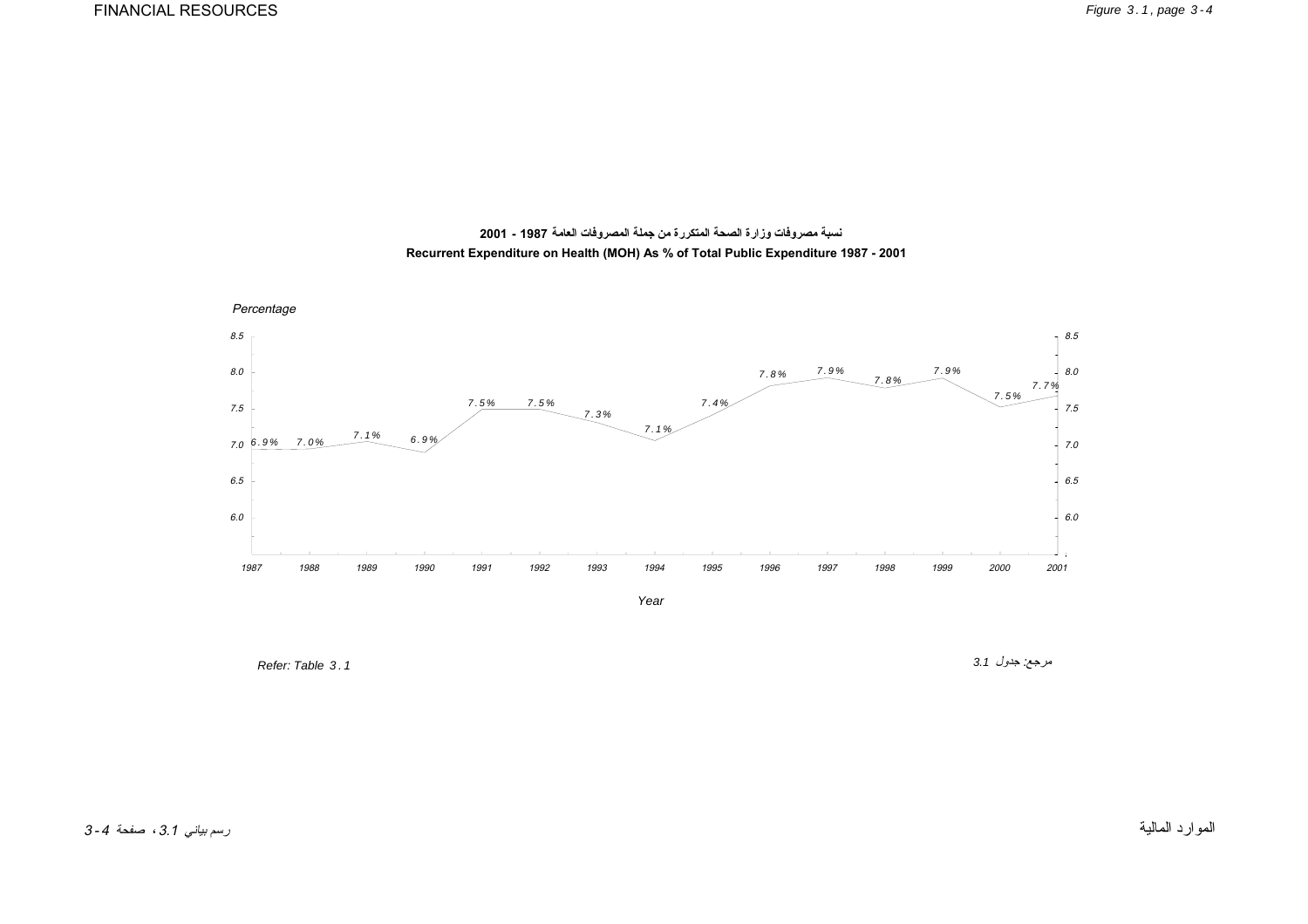<span id="page-4-0"></span>

|                                                  |             | جملة المصروفات         |                                                                |
|--------------------------------------------------|-------------|------------------------|----------------------------------------------------------------|
|                                                  |             | المتكررة               |                                                                |
|                                                  | % من الجملة | <b>Total recurrent</b> |                                                                |
| Directorate / Service                            | % of Total  | expenditure            | الأدار ة / الخدمة                                              |
| Office of H.E. The Minister                      | 0.29        | 186,289                | مكتب سعادة الوزير                                              |
| Office of Undersecretary                         | 0.15        | 92.753                 | مكتب وكيل الوزارة                                              |
| Sub Total                                        | 0.44        | 279,042                | الجملة                                                         |
| <b>Administration &amp; Support Services</b>     |             |                        | الأدار ة و الخدمات المساندة                                    |
| Secretariate of Admin, & Finance                 | 0.08        | 50,643                 | سكرنارية وكيل الوزارة المساعد للشئون المالية والخدمات          |
| Directorate of Finance                           | 0.80        | 505,655                | ادار ة المالية                                                 |
| Directorate of Personnel                         | 0.64        | 405,652                | ادارة شئون الموظفين                                            |
| Directorate of Materials Management              | 1.24        | 781,695                | ادارة المواد والتجهيزات                                        |
| Directorate of Services                          | 0.44        | 275,499                | ادار ة الخدمات                                                 |
| Engineering & Maintenance                        | 4.38        | 2,771,359              | ادار ة الهندسة و الصيانة                                       |
| <b>Medical Equipment Center</b>                  | 2.15        | 1,358,164              | مركز المعدات الطبية                                            |
| <b>Health Information Directorate</b>            | 0.86        | 546,340                | إدار ة المعلومات الصحية                                        |
| Licensing & Registration                         | 0.14        | 88,465                 | الترخيص والتسجيل                                               |
| Other Central Services *                         | 0.39        | 248,969                | خدمات مركزية أخر ي *                                           |
| Sub Total                                        | 11.12       | 7,032,441              | الجملة                                                         |
| Primary & Preventative Health Care               |             |                        | الرعاية الصحية الأولية والوقانية                               |
| Secretariate of Primary & Preventive Health Care | 0.07        | 45,957                 | سكرتارية وكيل الوزارة المساعد للرعاية الصحية الأولية والوقائية |
| Medical Commission                               | 0.08        | 50,852                 | اللجان الطبية                                                  |
| Directorate of Health Centers                    | 17.89       | 11,313,918             | إدارة المراكز الصحية                                           |
| Directorate of Public Health                     | 3.66        | 2,315,554              | إدارة الصحة العامة                                             |
| <b>Health Education</b>                          | 0.20        | 128,399                | قسم التثقيف الصحى                                              |
| Sub Total                                        | 21.90       | 13,854,680             | الجملة                                                         |

*and closing stock of the medical supplies and other* . المخازن في الأخرى والمواد الطبية المواد *materials at Central Store.*

\* تحتوي على الإختلافات في قيمة رصيد البضاعة أول وآخر المدة من *opening of value the between difference the Includes\**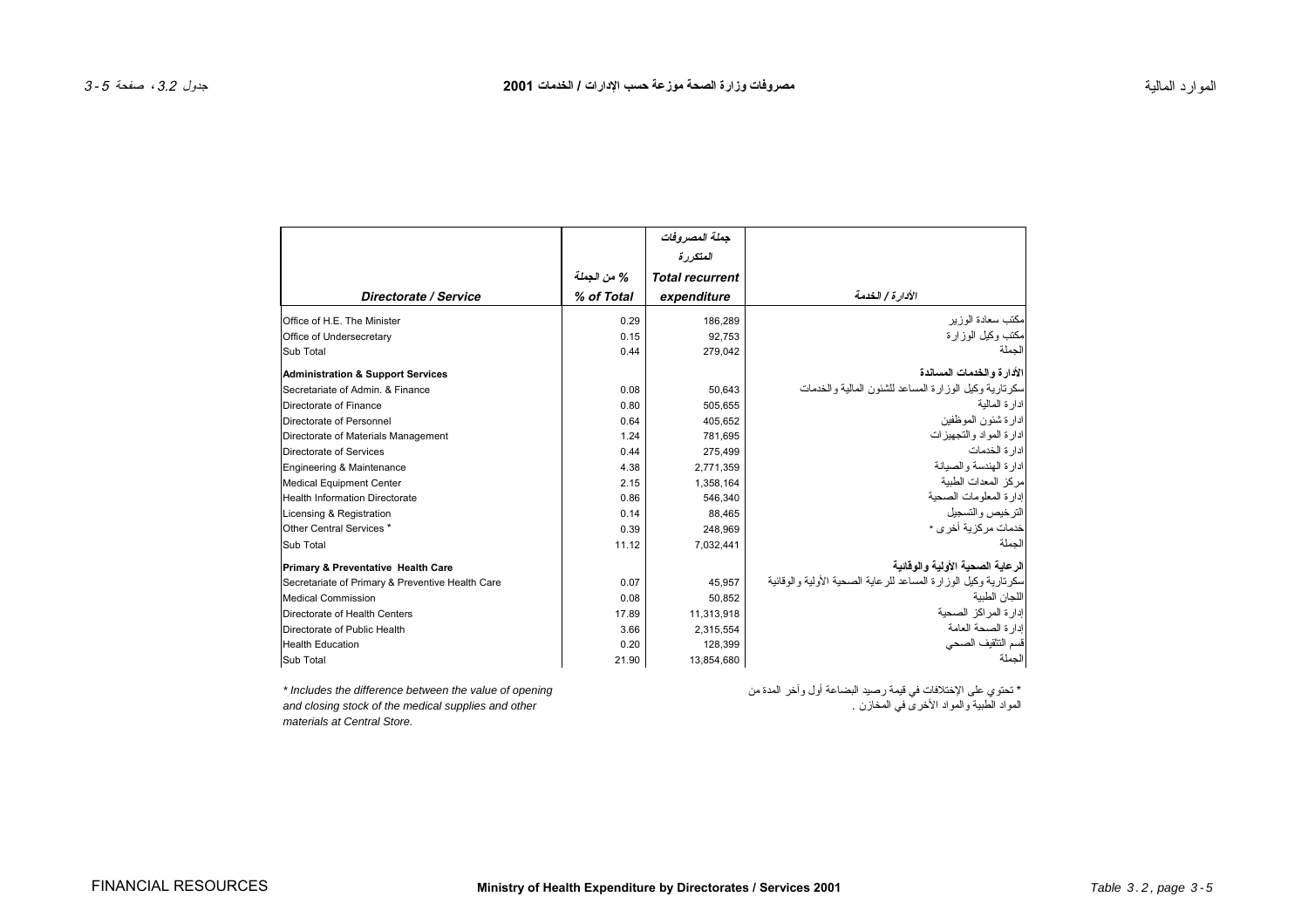|                                        |             | جملة المصروفات         |                                                  |
|----------------------------------------|-------------|------------------------|--------------------------------------------------|
|                                        |             | المتكررة               |                                                  |
|                                        | % من الجملة | <b>Total recurrent</b> |                                                  |
| Directorate / Service                  | % of Total  | expenditure            | الأدار ة / الخدمة                                |
| <b>Secondary Health Care</b>           |             |                        | الر عاية الصحية الثانوية                         |
| Secretariate of Hospitals              | 0.06        | 40.503                 | سكرتارية وكيل الوزارة المساعد لشئون المستشفيات   |
| Salmaniya Medical Complex              | 42.56       | 26.923.116             | مجمع السلمانية الطبي                             |
| Maternity Unit at SMC                  | 4.79        | 3,030,225              | وحدة الولادة بمركز السلمانية الطبي               |
| <b>Psychiatric Hospital</b>            | 4.18        | 2,646,778              | مستشفى الطب النفسى                               |
| Muharraq Maternity Hospital            | 1.38        | 875,005                | مستشفى المحرق للو لادة                           |
| Jidhaffs Maternity Hospital            | 1.69        | 1,069,354              | مستشفى جدحفص للو لادة                            |
| Sitra Maternity Hospital               | 0.12        | 77.047                 | مستشفى ستر ۃ للو لادۃ                            |
| Riffa Maternity Hospital               | 0.08        | 49,038                 | مستشفى الرفاع للولادة                            |
| West Region Maternity Hospital         | 0.12        | 78,056                 | مستشفى المنطقة الغر بية للو لادة                 |
| Geriatric Hospital                     | 0.80        | 506,637                | مستشفى العجز ة                                   |
| Overseas Health Services/Blood Bank    | 3.10        | 1,959,593              | خدمات العلاج بالخارج / بنك الدم                  |
| Office of Medical Review               | 0.10        | 60.449                 | مكتب المراجعة الطبية                             |
| Directorate of Pharmacy & Drag Control | 0.30        | 186.824                | إدارة الصيدلة ومراقبة الأدوية                    |
| Laundry                                | 0.67        | 424,397                | المغسلة                                          |
| Sub Total                              | 59.96       | 37.927.022             | الجملة                                           |
| <b>Training</b>                        |             |                        | التدريب                                          |
| Secretarit of Training & Planning      | 0.15        | 96.975                 | سكر نار بة وكيل الوزارة المساعد للتدريب والتخطيط |
| College of Health Sciences             | 1.78        | 1.125.231              | كلبة العلوم الصحبة                               |
| Other Local & Overseas Training        | 2.69        | 1,701,376              | التدريب المحلي والخارجي                          |
| Family Practice Residency Program      | 1.12        | 707,377                | برنامج طب العائلة                                |
| <b>SUB TOTAL</b>                       | 5.74        | 3,630,959              | الجملة                                           |
| <b>Capital Expenditure</b>             | 0.84        | 530,708                | نفقات على الأجهز ة والمعدات المختلفة             |
| <b>Total Expenditure</b>               | 100.0       | 63,254,852             | جملة المصر وفات                                  |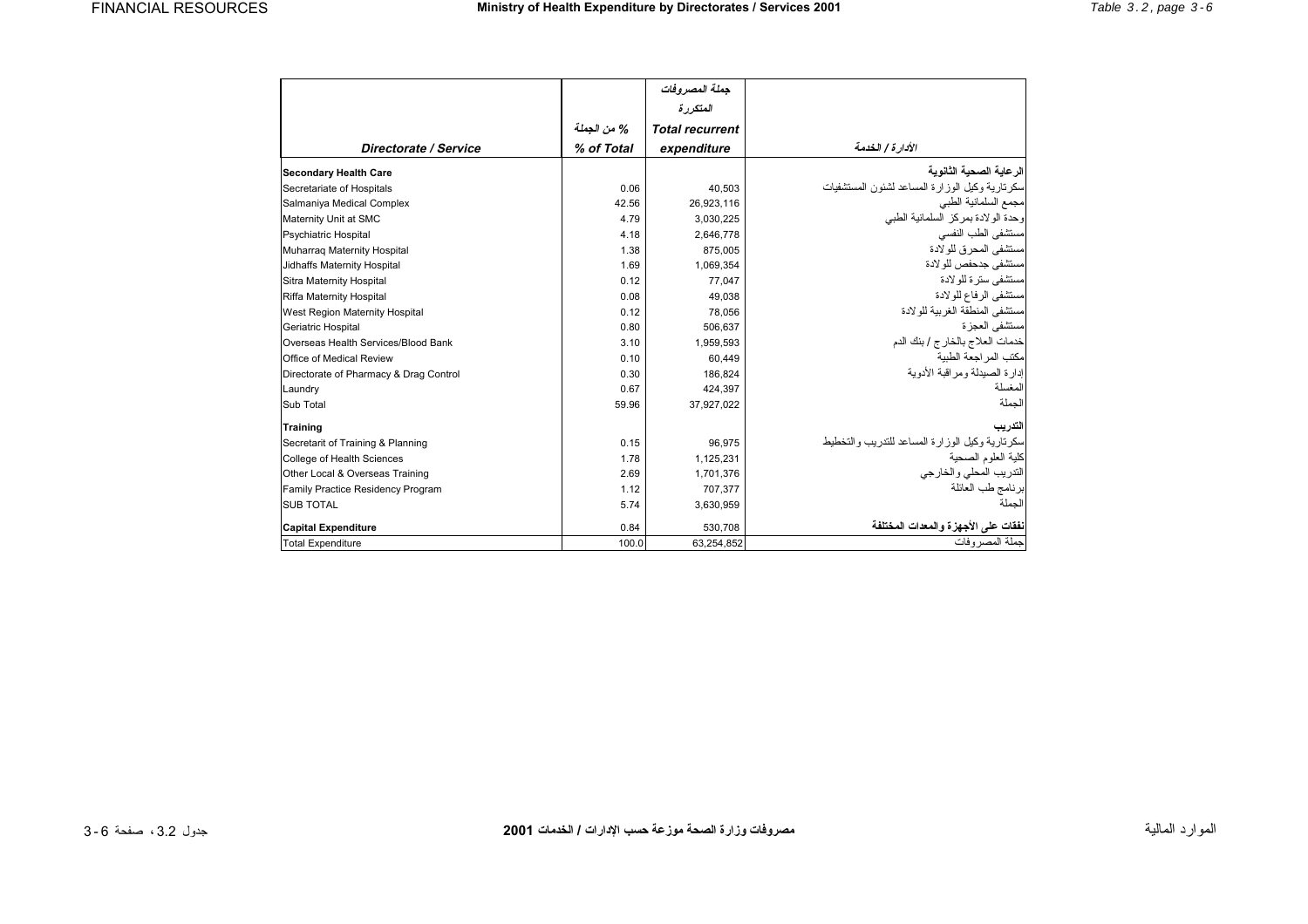<span id="page-6-0"></span>

**مصروفات وزارة الصحة المتكررة حسب الخدمات المقدمة 2001 Recurrent Expenditure By Services At Ministry of Health 2001**

*ملاحظة: الإدارة والخدمات المساندة لا تشمل مصروفات مكتب الوزير ومكتب الوآيل مرجع: جدول 3.2 Note:Administration & Support excluding Office of Minister & Undersecretary*